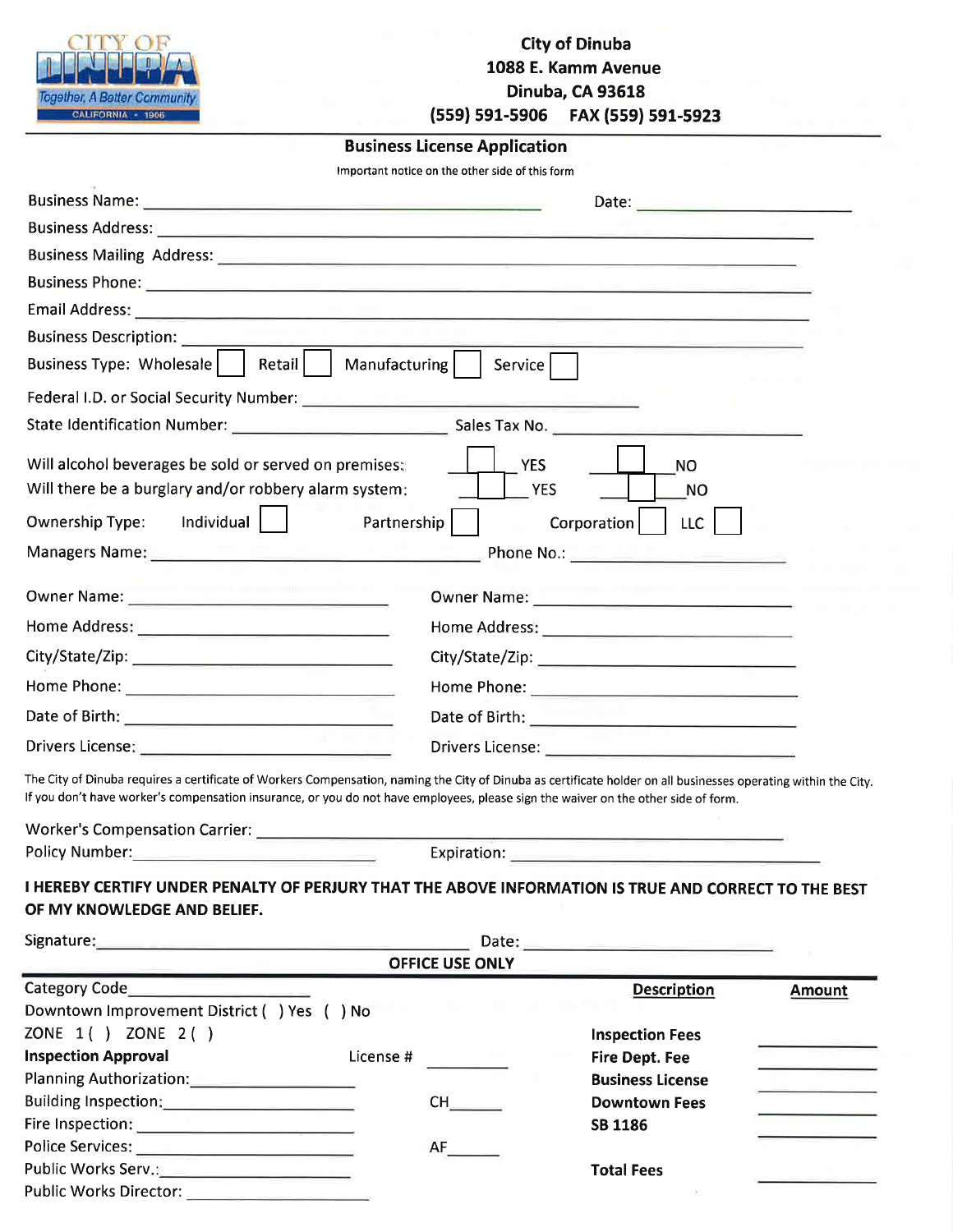## **IMPORTANT NOTICE TO APPLICANT**

This application must be completed in full and returned to Public Works at least ten (10) days PRIOR to conducting any business activity. Section 5.12.100 b states, "....failure to make application for a license for a newly established business on or before the first day any business is carried on transacted, a penalty of twenty-five percent of the license tax or ten dollars, whichever is more, shall be added; and if not applied for within thirty days from the first day any business is carried on transacted, a penalty of twenty percent of the license tax or twenty dollars, whichever is more shall be added." (initials)

The information requested is mandatory. This application will not be processed if the information required is incomplete. This information will be reported to the Franchise Tax Board, State Board of Equalization and/or Internal Revenue Service.

### **FEES**

- V Upon receipt of your application, you will be a charged \$92.00 Building Inspection Fee.
- V Upon receipt of your application, you will be charged a \$65.00 Fire Inspection Fee.
- V If you rent or lease, you will be charged a \$212.00 Utility Deposit when you start utility services.
- v If you are conducting business out of your home, you will be charged for a HOME Occupation Permit
- V Business License Fee is based on gross receipts.
- V If you are located in the Downtown Redevelopment District, you will be charged downtown fees.

I certify that I have read and understand the fees to the best of my ability.

### **ACKNOWLEDGMENTS**

This business license is conditioned upon the business owner's compliance with all Federal, State and Local statutes pertaining to the business at all times. I understand and acknowledge that a business license will not be issued until authorized by the Public Works Department and all fees have been paid and all inspections have been cleared, which include Building, Fire, and Police Departments in accordance with the City of Dinuba Municipal Code, Chapter 5.04 and Chapter 1.12. I further acknowledge that a new application MUST be submitted whenever there is a change in ownership or location. I will notify this office immediately if there is any change in the mailing address or operating status of my business.

Signature

Date

# **WORKER'S COMPENSATION WAIVER**

CERTIFICATE PURSUANT TO CALIFORNIA LABOR CODE SECTION 3711

# NO EMPLOYEES SUBJECT TO LAW

I, the undersigned, shall not employ any person in any manner so as to become subject to the Worker's Compensation Law of California

I, declare under penalty of perjury under the laws of the State of California that the foregoing is true, and correct and that this declaration was 

Signature

**Business Name** 

# FOR FURTHER INFORMATION REGARDING:

| Sales Tax Permit (Resale License)      | State Board of Equalization                  | 800-400-7115   |
|----------------------------------------|----------------------------------------------|----------------|
| State Employer's ID Number             | <b>Employment Development Department</b>     | 888-745-3886   |
| Federal Employer's ID Number           | Internal revenue Service                     | 559-443-7741   |
| <b>Fictitious Business Name Filing</b> | <b>Tulare County Clerk</b>                   | (559) 636-5051 |
| Tulare County Environmental Health     | <b>Tulare County Environmental Health</b>    | (559) 624-7400 |
| Alcoholic Beverage Control Department  | State of California Alcoholic Beverage Dept. | (559) 225-6334 |

(initials)

(initials)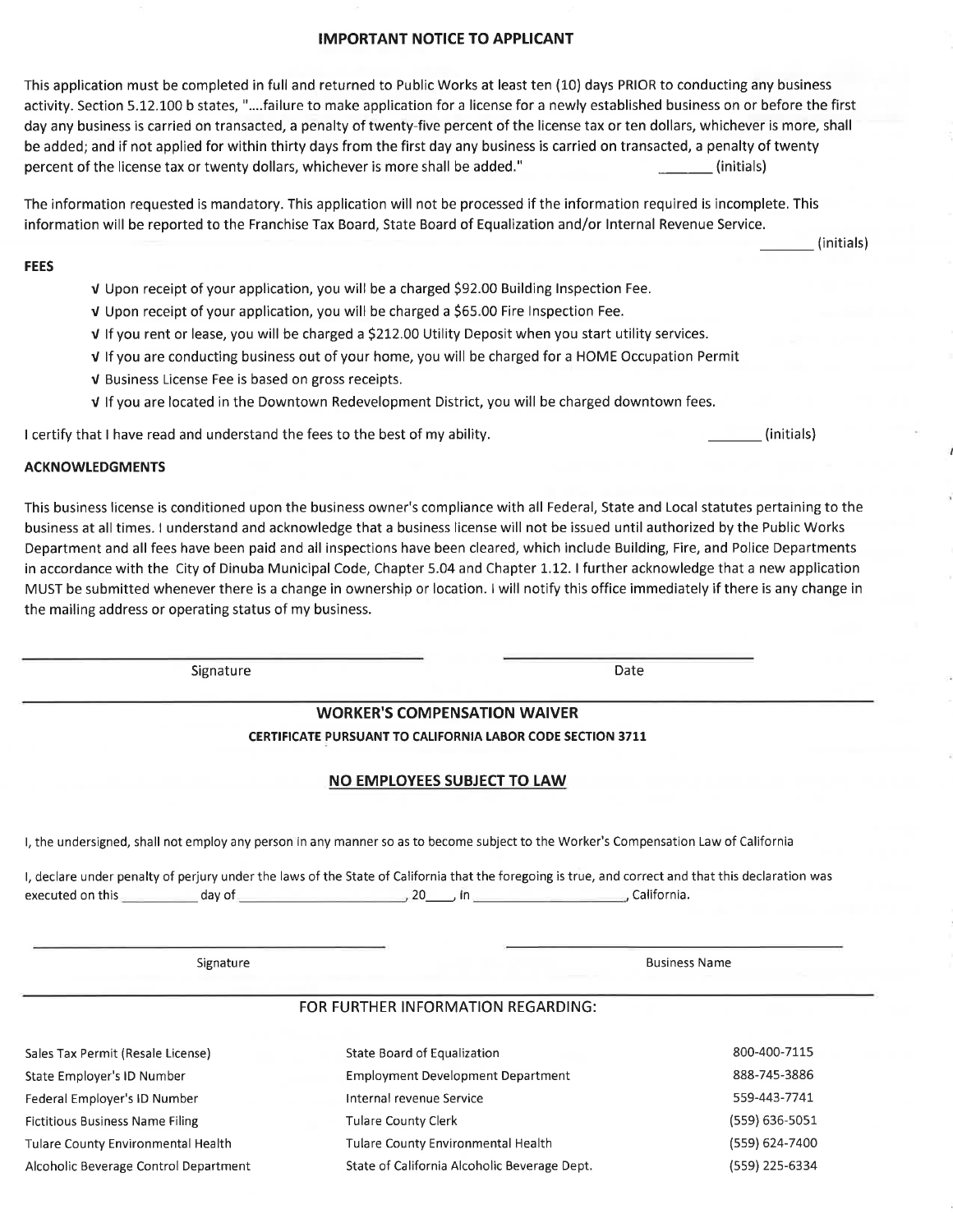# **California Government Code Section 4469**

On September 19, 2012 Governor Brown signed into law SB-1186 which adds a state fee of \$1.00 on any applicant for a local business license or similar instrument or permit, or renewal thereof. Effective January 1, 2018 this fee was increased to \$4.00. The purpose is to increase disability access and compliance with construction-related accessibility requirements and to develop educational resources for business in order to facilitate compliance with federal and state disability laws, as specified.

Under federal and state law, compliance with disability access laws is a serious and significant responsibility that applies to all California building owners and tenants with building open to the public. You may obtain information about your legal obligations and how to comply with disability access laws at the following agencies:

- The division of the State Architect at www.dgs.ca.gov/dsa/Home.aspx ٠
- The Department of Rehabilitation at www.rehab.cahwnet.gov G
- The California Commission on Disability Access at www.ccda.ca.gov ¥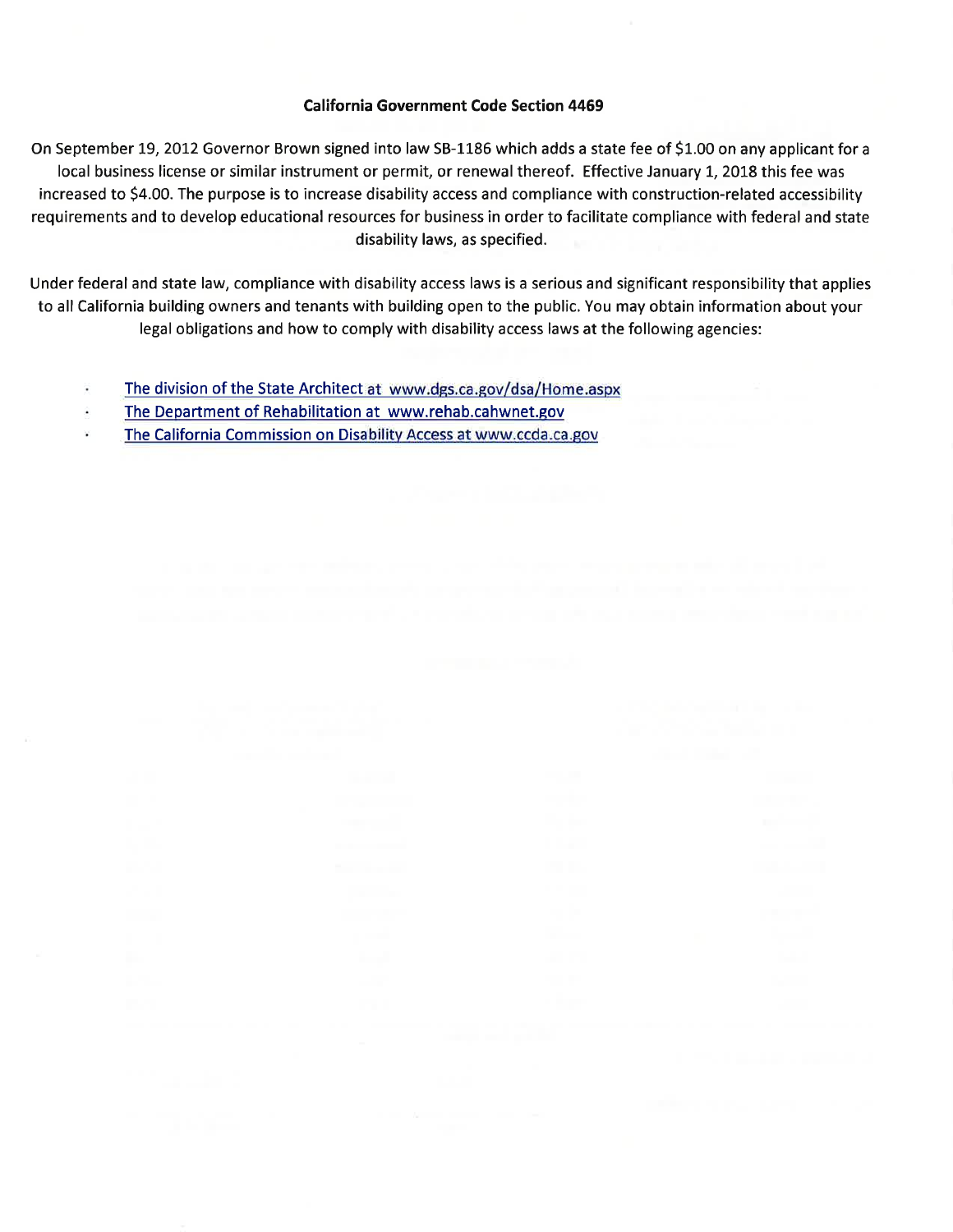# **CITY OF DINUBA** YEARLY FEE SCHEDULE

Yearly Tax Rates According to Classifications

|                         |          | According to Crassifications |                                          |                  |
|-------------------------|----------|------------------------------|------------------------------------------|------------------|
| Gross Receipts Range \$ | "A"      | "B"                          | $^{\mathrm{II}}\mathrm{C}^{\mathrm{II}}$ | $\overline{P''}$ |
| 0 to 12,000             | \$42.00  | \$35.00                      | \$35.00                                  | \$35.00          |
| 12,001 to 30,000        | \$60.00  | \$51.00                      | \$35.00                                  | \$35.00          |
| 30,001 to 60,000        | \$82.00  | \$67.00                      | \$54.00                                  | \$35.00          |
| 60,001 to 90,000        | \$98.00  | \$82.00                      | \$67.00                                  | \$44.00          |
| 90,001 to 120,000       | \$114.00 | \$98.00                      | \$79.00                                  | \$54.00          |
| 120,001 to 180,000      | \$129.00 | \$110.00                     | \$91.00                                  | \$67.00          |
| 180,001 to 240,000      | \$160.00 | \$129.00                     | \$104.00                                 | \$79.00          |
| 240,001 to 360,000      | \$191.00 | \$160.00                     | \$129.00                                 | \$98.00          |
| 360,001 to 480,000      | \$229.00 | \$191.00                     | \$154.00                                 | \$117.00         |
| 480,001 to 600,000      | \$267.00 | \$223.00                     | \$179.00                                 | \$135.00         |
| 600,001 to 720,000      | \$304.00 | \$254.00                     | \$204.00                                 | \$154.00         |
| 720,001 to 840,000      | \$342.00 | \$285.00                     | \$229.00                                 | \$173.00         |
| 840,001 to 960,000      | \$379.00 | \$317.00                     | \$254.00                                 | \$191.00         |
| 960,001 to 1,080,000    | \$417.00 | \$348.00                     | \$279.00                                 | \$210.00         |
| 1,080,001 to 1,200,000  | \$454.00 | \$379.00                     | \$304.00                                 | \$229.00         |
| 1,200,001 to 1,380,000  | \$491.00 | \$410.00                     | \$329.00                                 | \$248.00         |
| 1,380,001 to 1,560,000  | \$529.00 | \$442.00                     | \$354.00                                 | \$267.00         |
| 1,560,001 to 1,740,000  | \$567.00 | \$473.00                     | \$379.00                                 | \$285.00         |
| 1,740,001 to 1,920,000  | \$604.00 | \$504.00                     | \$404.00                                 | \$304.00         |
| 1,920,001 to 2,100,000  | \$642.00 | \$535.00                     | \$429.00                                 | \$323.00         |
| 2,100,001 to 2,280,000  | \$679.00 | \$567.00                     | \$454.00                                 | \$342.00         |
| 2,280,001 to 2,460,000  | \$717.00 | \$598.00                     | \$479.00                                 | \$360.00         |
| 2,460,001 to 2,760,000  | \$754.00 | \$629.00                     | \$504.00                                 | \$379.00         |

In case of businesses with average yearly gross receipts exceeding \$2,760,000, the rate of tax for each \$12,000 (or major fraction of \$12,000) of yearly gross receipts in excess of \$2,760,000 shall be as follows:

| Class "A"  \$1.60 |
|-------------------|
| Class "B"  \$1.40 |
| Class "C"  \$1.20 |
| Class "D"  \$1.00 |

Use this sheet in computing yearly tax based on gross receipts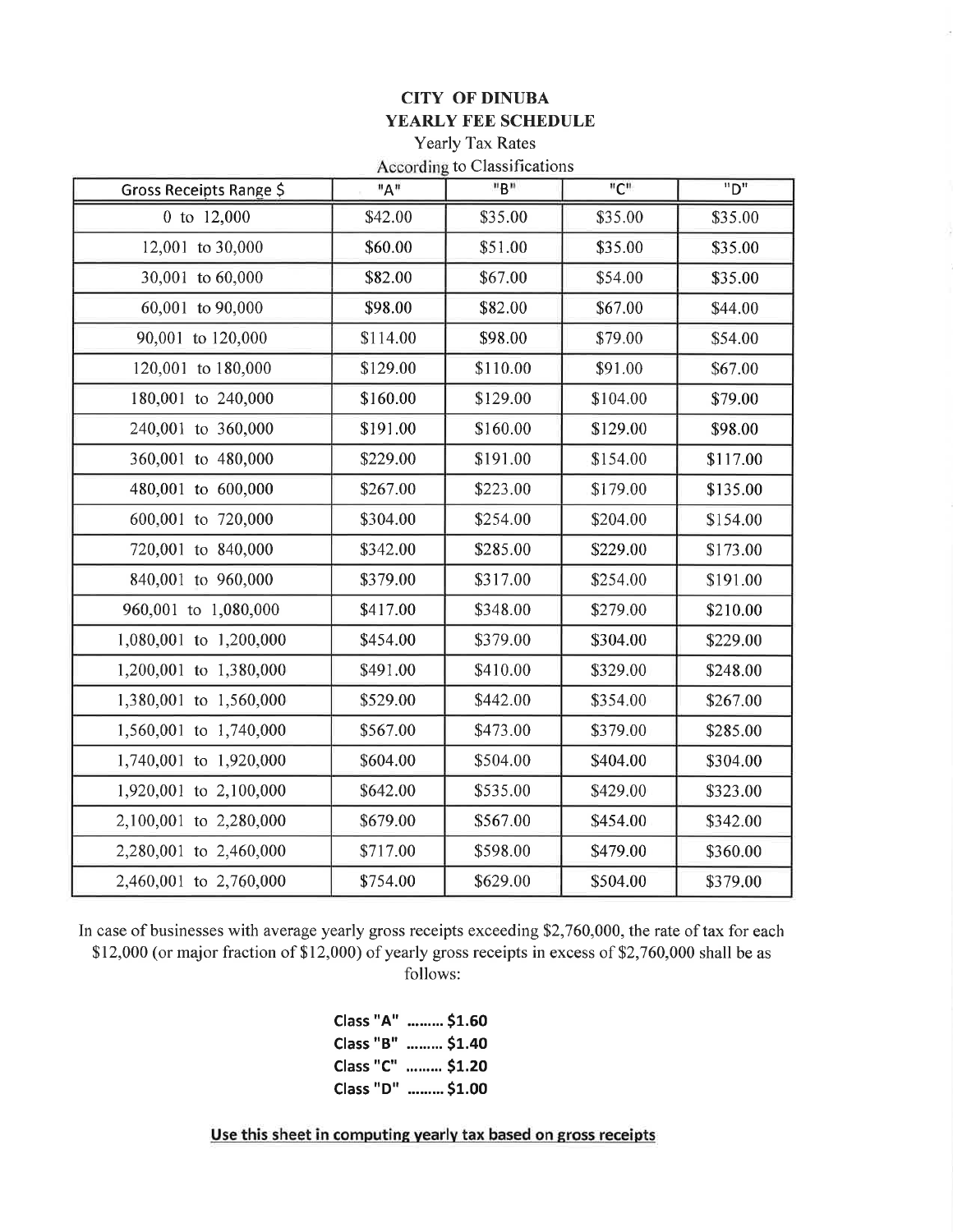# **CATEGORY CODE LIST**

# **Category A**

**LAPIDARY** 

**ACCOUNTANT ADVERTISING COUNSEL APARTMENT HOUSE APPRAISER ARCHITECT ASSAYER ATTORNEY BACTERIOLOGIST BARBER AND/OR BEAUTY SHOP BARBER SCHOOL BEAUTY AND COSMETOLOGY SCHOOL BUSINESS DIRECTOR SERVICE OR PUBLISHER CHEMIST CHILD CARE CENTER CHIROPODIST CHIROPRACTOR COLLECTION AGENCY CONSULTANT COSMETIC SALES COURT REPORTER CREDIT BUREAU OR REPORTING SERVICE DANCING SCHOOL DECORATOR OR ILLUSTRATOR DENTAL TECHNICIAN DESIGNER DOCTOR OF DENTISTRY** DOCTOR OF MEDICINE OR SURGERY **DOCTOR OF OSTEOPATHY DOCTOR OF VETERINARY (Medicine) DRAFTSMAN DRUGLESS PRACTITIONER ENGINEER FRUIT AND PRODUCE BROKER FUNERAL DIRECTOR GEOLOGIST HOTEL INCOME TAX AND BOOKKEEPING INCOME TAX EXPERT INSURANCE ADJUSTER INSURANCE AGENT OR BROKER INTERPRETER** 

**MANAGEMENT/CONTRACTING SERVICE MEDICAL LABORATORY MOTEL MUTUAL FUND SALES NURSING HOME OCULIST OPTICIAN OPTOMETRIST PARTY SALES PROMOTER** PHOTOGRAPHIC SERVICES **PHYSIOTHERAPIST** PRIVATE INVESTIGATOR **PUBLIC STENOGRAPHER RADIOLOGIST REPAIR SERVICE RESPIRATORY THERAPIST RETIREMENT HOME SALES PROMOTION SERVICES SANITARY COMPANY SCHOOL (INSTRUCTIONAL) SCRIVENER, TRANSCRIBER STOCK BROKER SURVEYOR TRAVEL AGENCY X-RAY TECHNICIAN**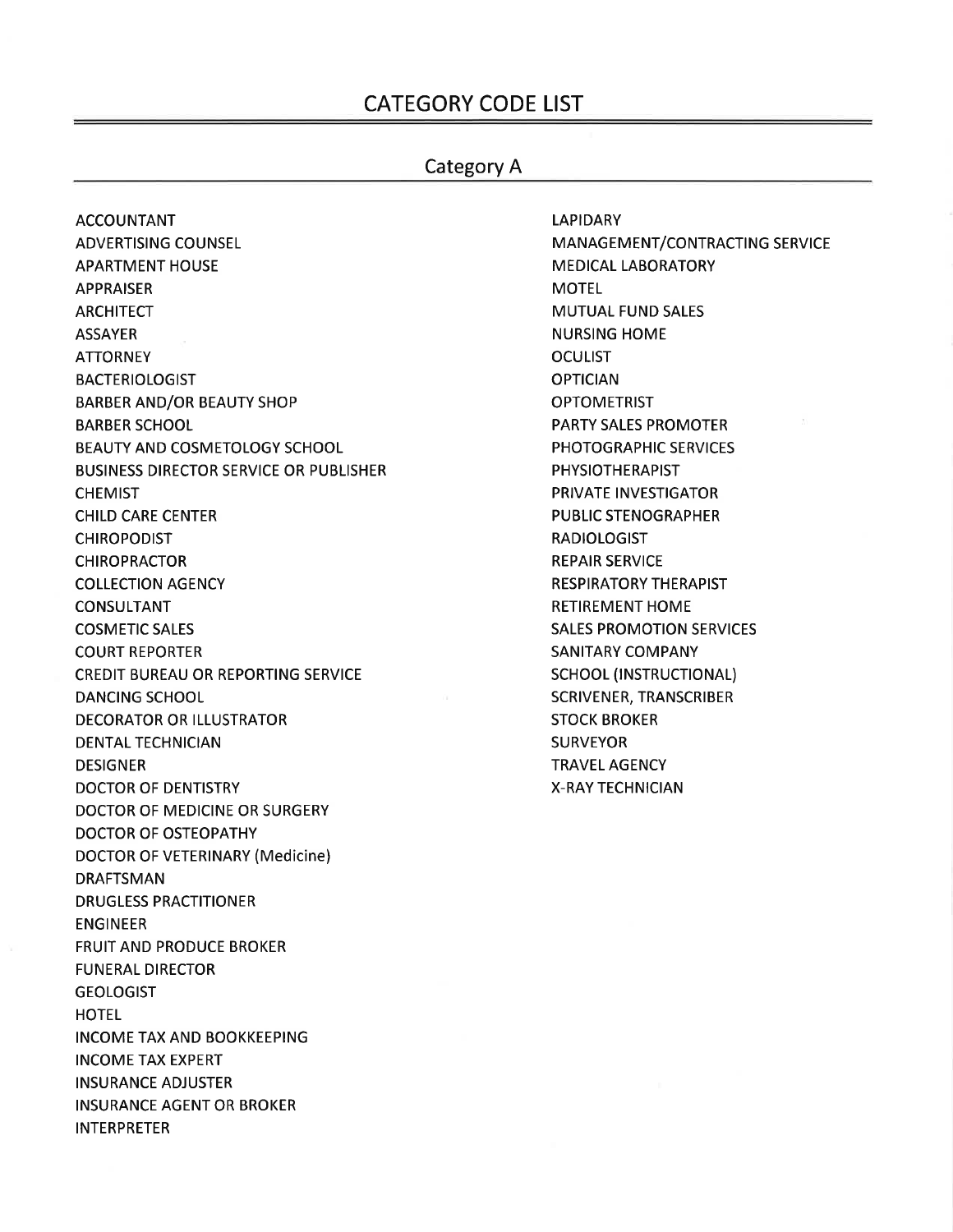# Category B

**ABSTRACT AND TITLE COMPANY AMUSEMENT DEVICES (Coin)** AMUSEMENT MACHINE, COIN OR SLUG OPERATED APPLIANCE STORE AND/OR APPLIANCE REPAIR **AUTO PARTS AND ACCESSORIES BAKERY BICYCLE SALES AND REPAIR BLACKSMITH SHOP BOAT DEALER BOOT REPAIR AND/OR STORAGE BROKER/REAL ESTATE CHILDREN'S PARTY SERVICE COIN OPERATED AMUSEMENT DEVICE BUSINESS DEPARTMENT STORE DRAPERY SHOP DRUG STORE** DUPLICATING AND MIMEOGRAPHING SERVICE **ELECTRICAL REPAIR ELECTRONIC REPAIR ELECTRONIC/COMPUTER STORE EQUIPMENT RENTAL FLORIST FURNITURE MOVER** GARAGE, STORAGE GARDENER/HANDYMAN **GIFTS AND NOVELTIES GLASS, RETAIL AND PARTS AND/OR REPAIR HARDWARE** HEALTH/EXERCISE ORGANIZATION **HOBBY SHOP JEWELRY JOB PRINTER JUNK DEALER LUMBER AND BUILDING** MAGAZINE VENDOR AND/OR NEWSPAPER MEN'S AND WOMEN'S APPAREL MEN'S AND WOMEN'S SPECIALTY **MONEY LENDING MOTORCYCLE DEALER MUSIC STUDIO AND/OR INSTRUCTION NEWSPAPER PUBLISHER NURSERY AND GARDEN SUPPLIES** OFFICE STORE AND SCHOOL SUPPLIES

PAINT, GLASS AND/OR WALLPAPER PET STORE/GROOMING SERVICE **PHARMACIES** PHOTOGRAPHIC SALES PLUMBING AND/OR HEATING **RADIO AND/OR TELEVISION STORE RUBBER STAMP SHOP SHOE STORE SPORTING GOODS STAMP AND/OR COIN SHOP STATIONERY AND BOOKS** TIRE SALES AND/ OR RECAPPING, RETAIL **TOYS STORE** TRAILER, BOAT OR MOTORCYCLE DEALER **UPHOLSTERER'S SHOP VAN AND STORAGE RENTALS VARIETY STORE VENDING MACHINES (Coin) VIDEO RENTAL/ARCADE STORE WEIGHING MACHINES (Coin) WELDING SHOP WRECKING OR SALVAGING**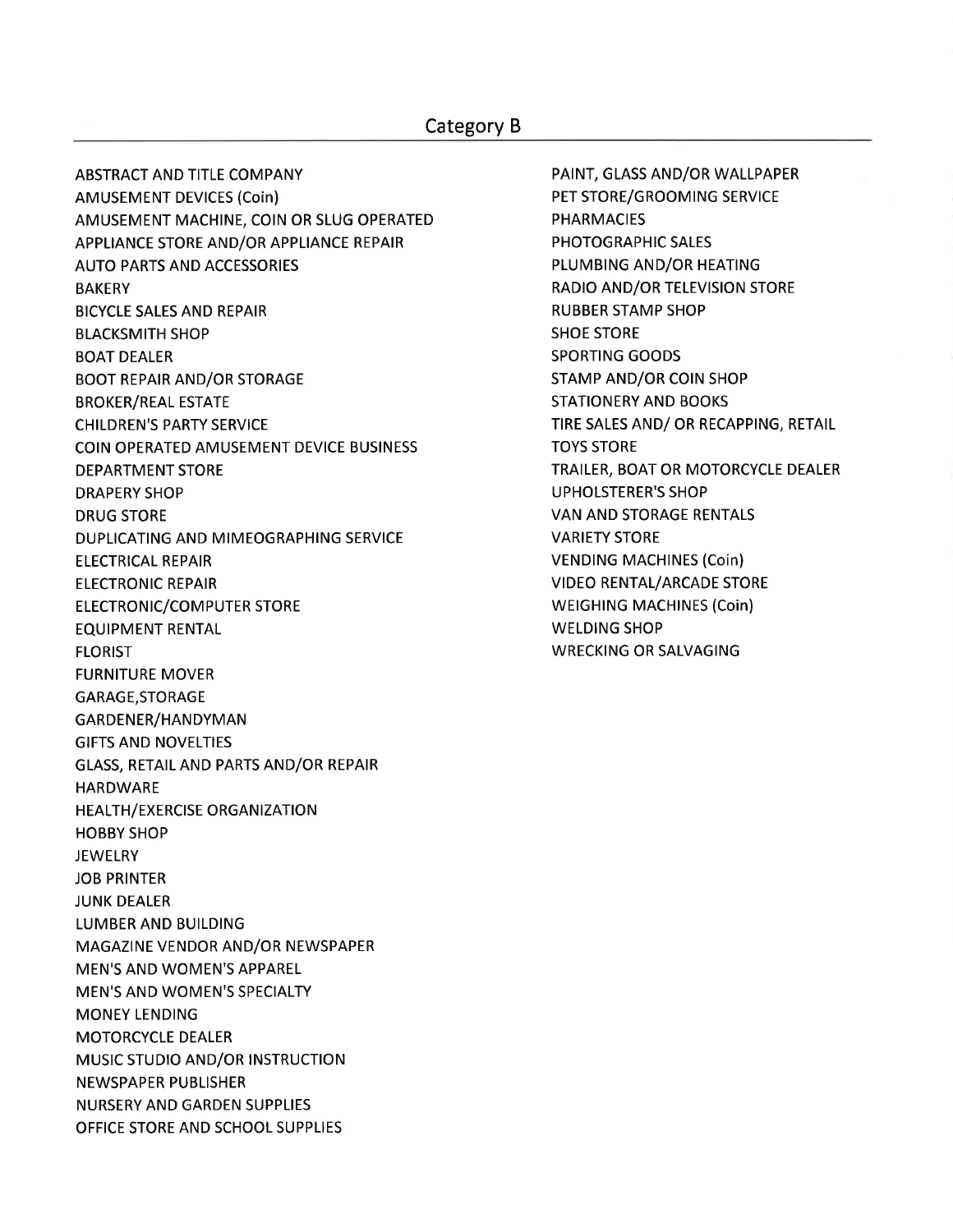**AUTO REPAIR SERVICE BILLIARDS, POOL HALL BOWLING CAR WASH CHILDREN'S WEAR COCKTAIL LOUNGE/NIGHTCLUB COMBINATION GROCERY STORE CONFECTIONERY CREAMERY FARM EQUIPMENT DEALERS** FEED, FUEL, AND ICE DEALERS **FOOD OR BEVERAGE CATERER FURNITURE STORES LAUNDRY AND DRY CLEANING** LAUNDROMAT AND/OR DRY CLEANING, COIN OPERATED **LIQUOR STORES MEAT MARKETS MILK DEPOTS** NEW AND USED CAR DEALERS OIL/GASOLINE DISTRIBUTORS RESTAURANT AND/OR FOOD DISPENSING **SECOND-HAND DEALERS** SERVICE STATION WITH OR WITHOUT MARKET SOFT DRINK/DRIVE-IN STAND **SPECIALTY FOODS SUPERMARKETS TOBACCO AND PERIODICALS TAXI CABS** THEATER/CONVENTION CENTER **TRACTOR DEALER USED CAR DEALERS WAREHOUSE/STORAGE BUILDINGS WATER SOFTENING SERVICE**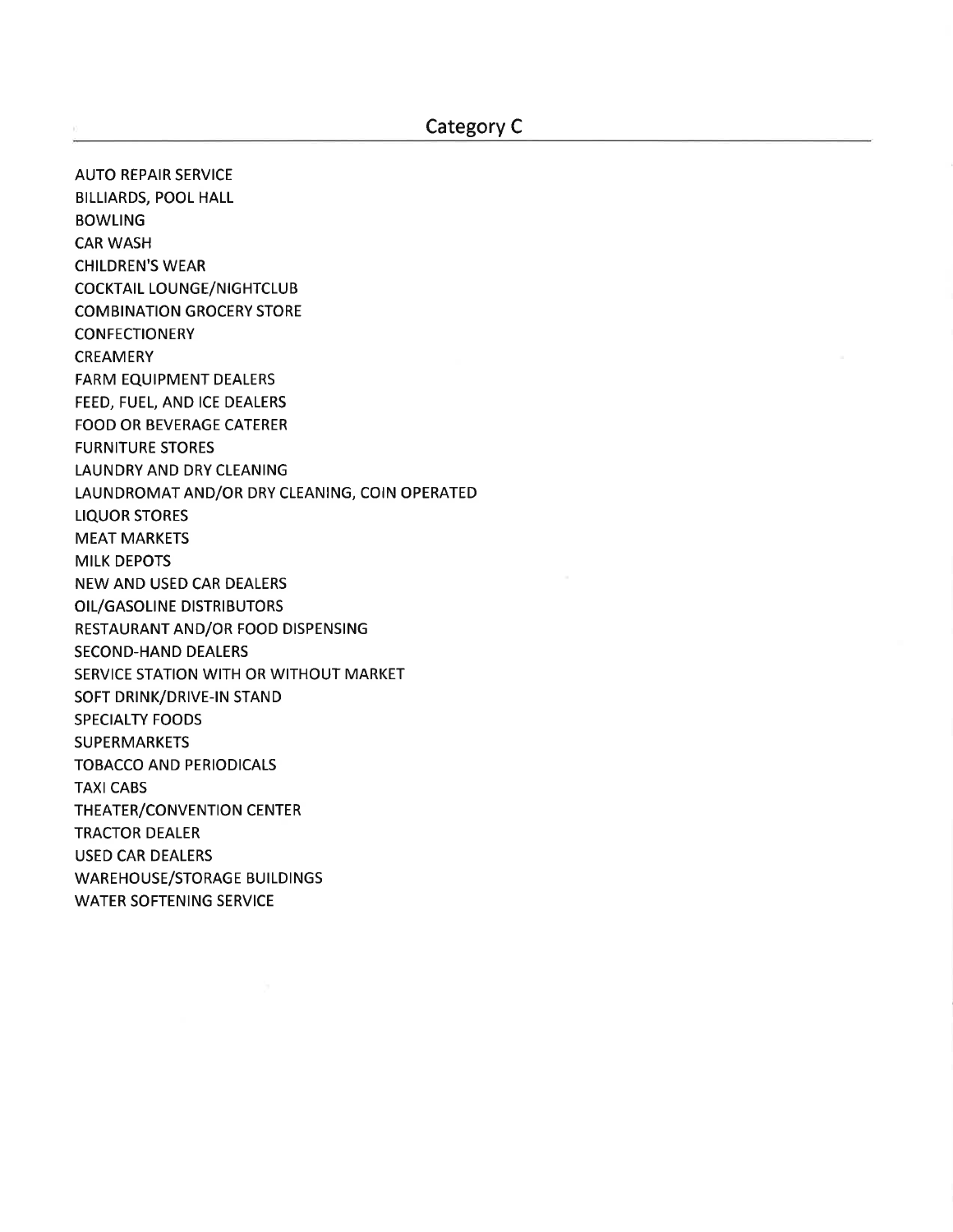**CANNERY** 

 $\langle \cdot | \cdot \rangle$ 

**COLD STORAGE/ICE PLANT COTTON GIN OR COMPRESS DAIRY FROZEN FRUIT PROCESSOR** FRUIT AND VEGETABLE PACKER ICE MANUFACTURED/COLD STORAGE MANUFACTURING, FABRICATOR AND/OR ASSEMBLY PLANT **MEAT PROCESSOR/PACKER WAREHOUSING CLASS D ONLY WHOLESALER WINERY**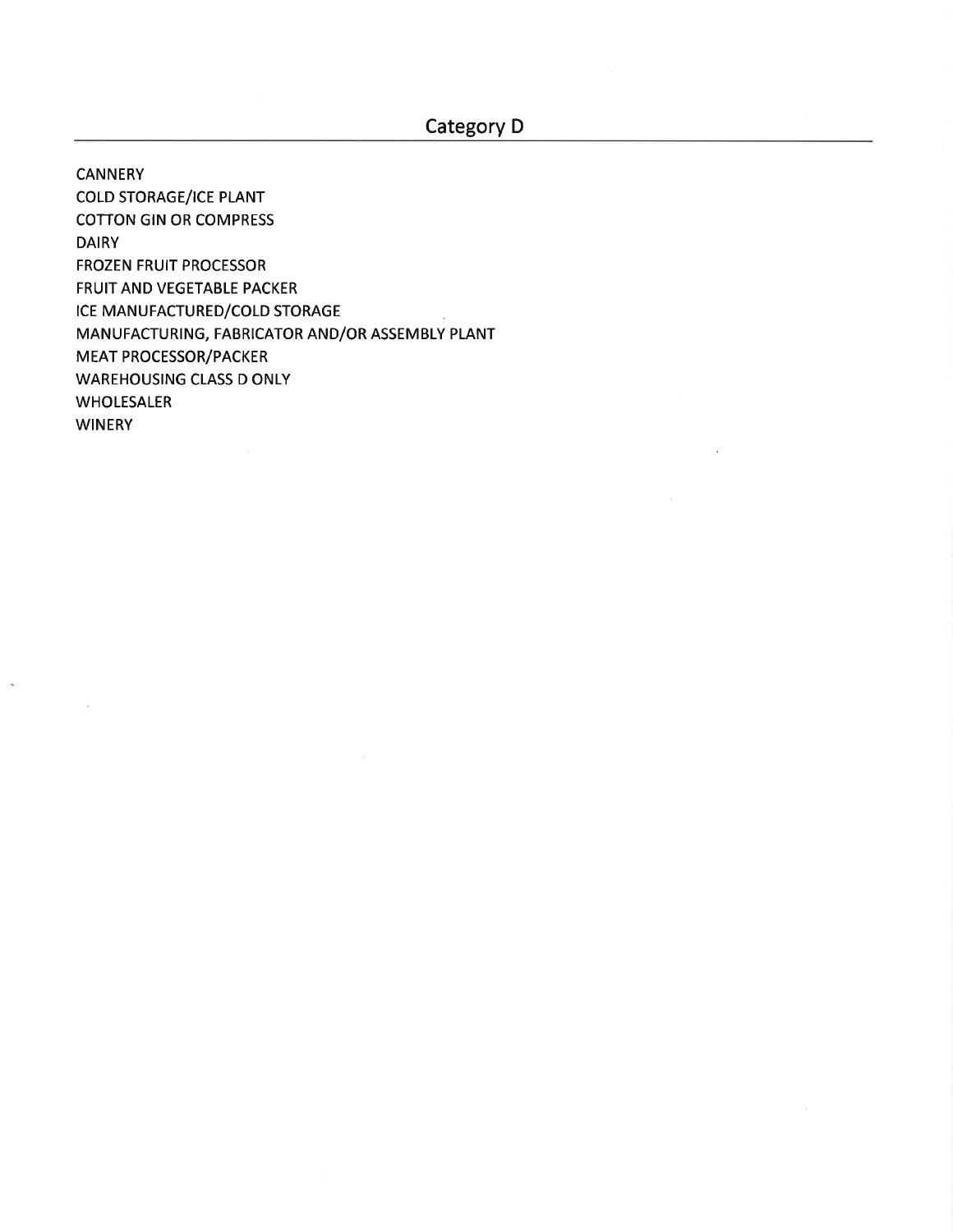# ONE SET FEE

 $\mu_{\rm c}$ 

| DIRECTORY SALESMAN - ANNUAL <b>Extreme Contract Contract Contract S39.50</b>  |  |
|-------------------------------------------------------------------------------|--|
|                                                                               |  |
|                                                                               |  |
|                                                                               |  |
| HANDBILL ADVERTISING BUSINESS - QUARTERLY ------------------------- \$39.50   |  |
| HOUSE MOVING OVER PUBLIC WAYS - QUARTERLY <b>FELLION CONTROLS</b> \$39.50     |  |
| MERRY-GO-ROUND TYPE DEVICES - ANNUAL ------------------------------- \$156.25 |  |
|                                                                               |  |
| MERRY-GO-ROUND TYPE DEVICES - MONTHLY ---------------------------- \$31.25    |  |
| PEDDLER/ITINERANT VENDORS -ANNUAL ----------------------------------- \$47.00 |  |
|                                                                               |  |
| PEDDLER/ITINERANT VENDORS - MONTHLY ------------------------------- \$23.50   |  |
|                                                                               |  |
|                                                                               |  |
|                                                                               |  |
|                                                                               |  |
|                                                                               |  |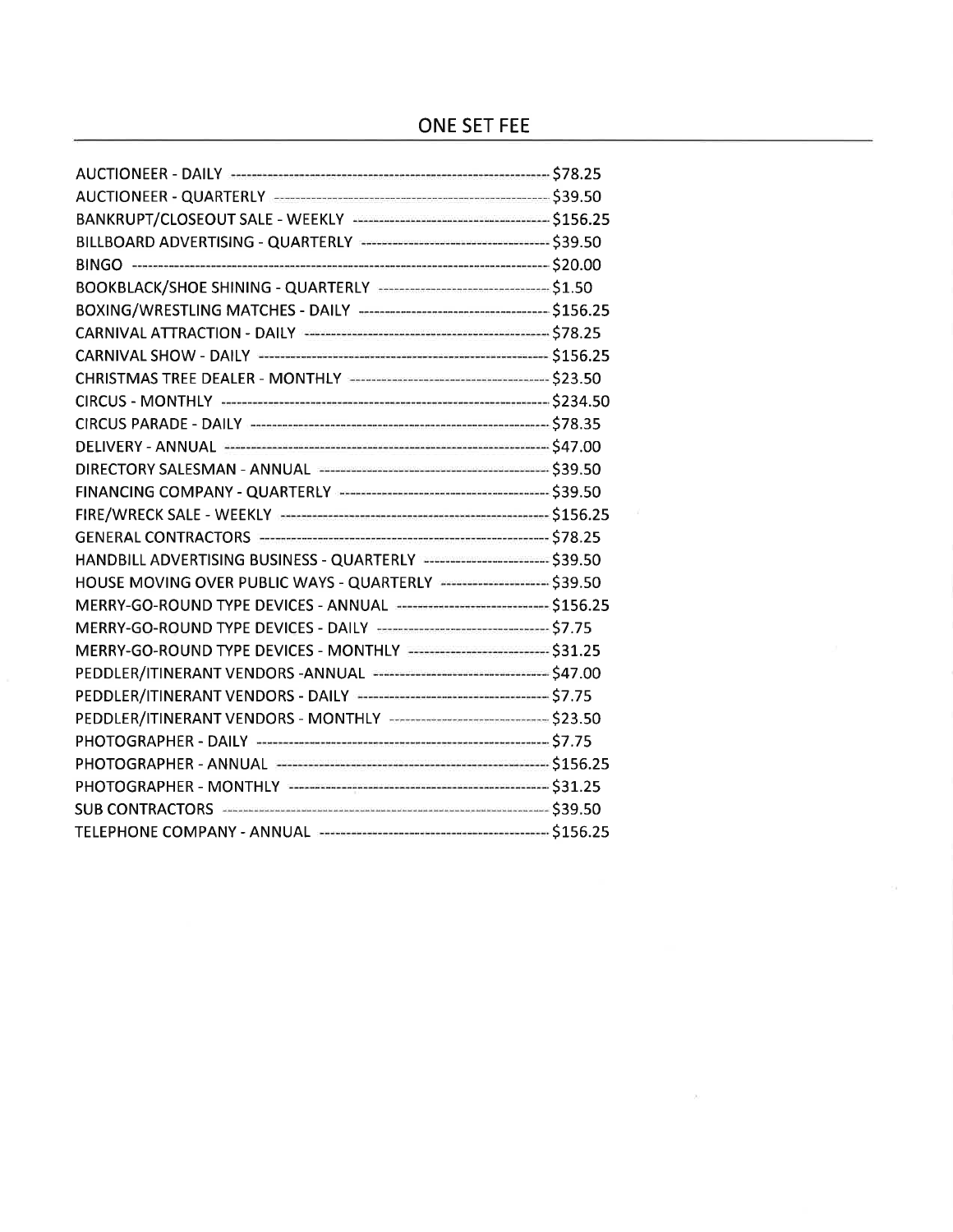# **CITY OF DINUBA BUSINESS LICENSE DEPARTMENT 405 E. EL MONTE WAY DINUBA, CA 93618**

# **APPLICATION OF ANNUAL**

# **DOWNTOWN IMPROVEMENT DISTRICT FEE**

Per Resolution No. 4425 of the City Council of the City of Dinuba, the Council hereby establishes the fees for the Downtown Improvement District as follows:

- A. Zone #1 100% of the Business License Tax, but not to exceed \$300 per year.
- B. Zone #2 75% of the Business License Tax, but not to exceed \$200 per year.

The charges hereby assessed shall be due and payable and shall be paid at the same time and in the same manner that the Business License Taxes imposed by the City Municipal Code are due and payable.

A. Gross receipts from sale of good and/or services \$ \_\_\_\_\_\_\_\_\_\_\_\_\_, for the reporting period of July  $1^{st}$  to June  $30^{th}$  each fiscal year.

From the attached Yearly Fee Schedule, please find your gross receipts range and read across to your classification (A, B, C, or D) for the tax due.

| Zone #1 Bus. Lic. Tax $\zeta$                                                                                     |     | $X 100\% =$ |      | = Amt. Due |                 |
|-------------------------------------------------------------------------------------------------------------------|-----|-------------|------|------------|-----------------|
|                                                                                                                   | (a) |             | (b)  |            | add lines a & b |
| Zone #2 Bus. Lic. Tax $\sinh(3\theta)$ X 75% =                                                                    |     |             |      | = Amt. Due |                 |
|                                                                                                                   | (a) |             | (b)  |            | add lines a & b |
| I DECLARE UNDER PENALTY OF PERJURY THAT TO MY KNOWLEDGE ALL INFORMATION IN THIS<br>STATEMENT IS TRUE AND CORRECT. |     |             |      |            |                 |
| Signature                                                                                                         |     |             |      |            |                 |
| Title                                                                                                             |     |             | Date |            |                 |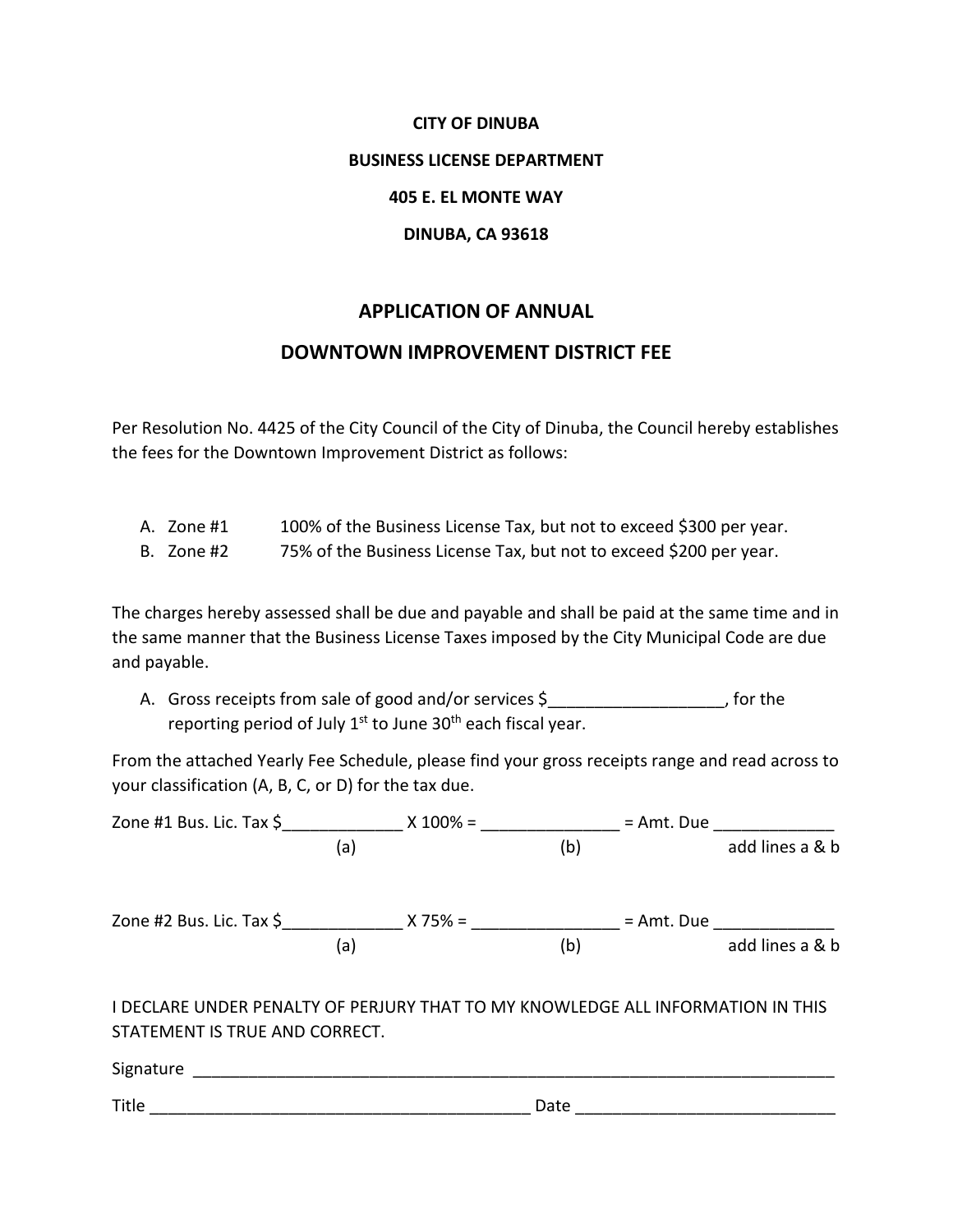#### ORDINANCE NO. 688

### AN ORDINANCE OF THE CITY OF DINUBA ESTABLISHING A BUSINESS IMPROVEMENT AREA IN THE CITY OF DINUBA

**COLLECTION** 

THE CITY COUNCIL OF THE CITY OF DINUBA DOES HEREBY ORDAIN AS **FOLLOWS:** 

SECTION 1: The the City Council of the City of Dinuba hereby finds, determines and declares as follows:

(a) That pursuant to Section 36500 et seq. of the Streets<br>and Highways Code of the State of California, the City Council adopted, on January 28, 1986, that certain Resolution No. 4414 entitled, "A Resolution of the City Council of the City of Dinuba Declaring its Intention to Establish a Business Improvement Area in the City of Dinuba," and caused said resolution to be duly published and mailed as provided by law; and

(b) That a public hearing concerning the formation of said Business Improvement Area (hereinafter "Area") was held on January 28,<br>1986, at the hour of 6:30 P.M. in the City Council Chambers of the City Hall of the City of Dinuba; and

(c) That at said hearing all written and cral protests made or filed were duly heard, evidence for and against the proposed action<br>was received, and a full, fair and complete hearing was granted and held; and

(d) That all protests, both written and oral, are hereby overruled and it was determined by the City Council that there was no majority protest within the meaning of Section 36500 et seq., and of the Streets and Highways Code; and

(e) That the public interest, convenience and necessity require the establishment of the proposed Area; and

(f) That businesses conducting their activities within the<br>Area will benefit by the expenditure of funds raised by the charges as<br>contemplated by said Section 36500 et seq. of the Streets and Highways Code.

ESTABLISHMENT OF AREA. Pursuant to Section 36500 et SECTION 2: seq. of the Streets and Highways Code of the State of California, a business improvement area to be designated as "Downtown Dinuba Business Improvement Area" of the City of Dinuba," is hereby created and established.

 $\sim$ 

 $_{\rm g}$  =1=

à.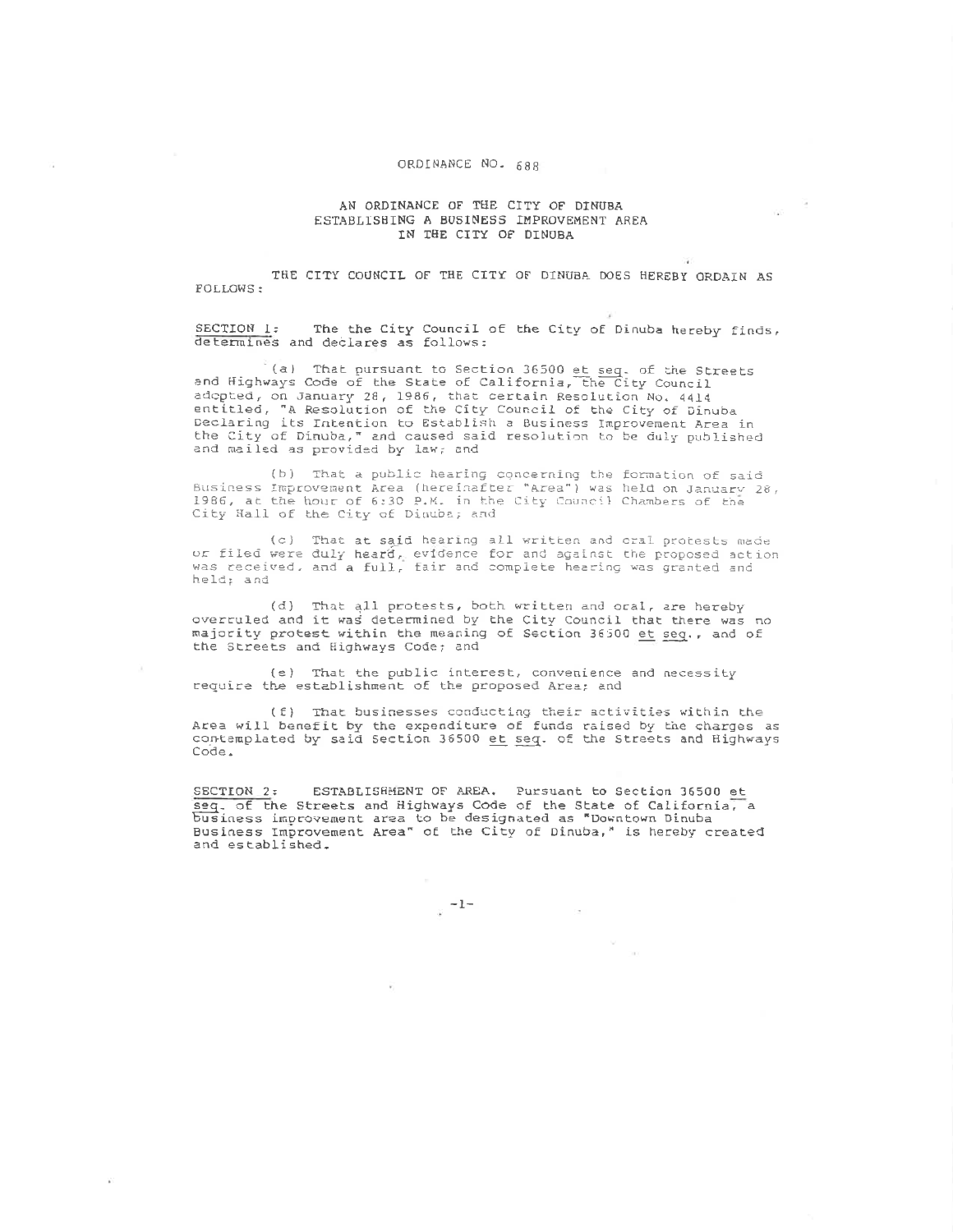SECTION 3: DESCRIPTION OF AREA. The Area shall include all of the real property included within the boundaries described on "Exhibit A," attached hereto and incorporated herein by this reference.

SYSTEM OF CHARGES. That attached hereto, marked SECTION 4: "Exhibit B," and incorporated herein by reference, is the system of charges which shall be assessed upon the various classes of business which are not exempt by law and which are located within such Area.

(a) Payment of Charge. The charges hereby assessed shall be due and payable and shall be paid at the same time and in the same<br>manner that business license taxes imposed by the City Code are due and payable.

# (b) Payment Prerequisite to License.

(1) No business license shall be issued pursuant to the Dinuba Municipal Code unless the business license charge hereby imposed is paid together with the business license payable pursuant to the said code; and

A business license shall be considered unpaid and  $(2)$ penalties shall be assessed upon the total amount at the rate specified in the Municipal Code, until such time as<br>both the business license tax and the charges imposed hereunder are paid in full.

### (c) Multiple Businesses.

(1) Where one owner has multiple businesses in the same class or combination of two or more of the above classes, all of which are at the same location; the total charge for that location under this Ordinance shall be the highest charge of any one of those<br>businesses when considered individually according to their classifications herein.

(2) Where multiple owners have businesses in the same class or combination of two or more of the above classes, all of which are at the same location; the total charge to each owner under this Ordinance shall be<br>the highest charge of any one of the individual owner's businesses at the location when considered according to their classification herein.

(d) Charge Transferability. There shall be no additional charge for any business which transfers the same business to any location within the Area.

(e) Refusal to Pay Charge. No person shall fail or refuse to pay the additional business license charge imposed.

(f) Statement of Charge Due. A written statement, on such

÷.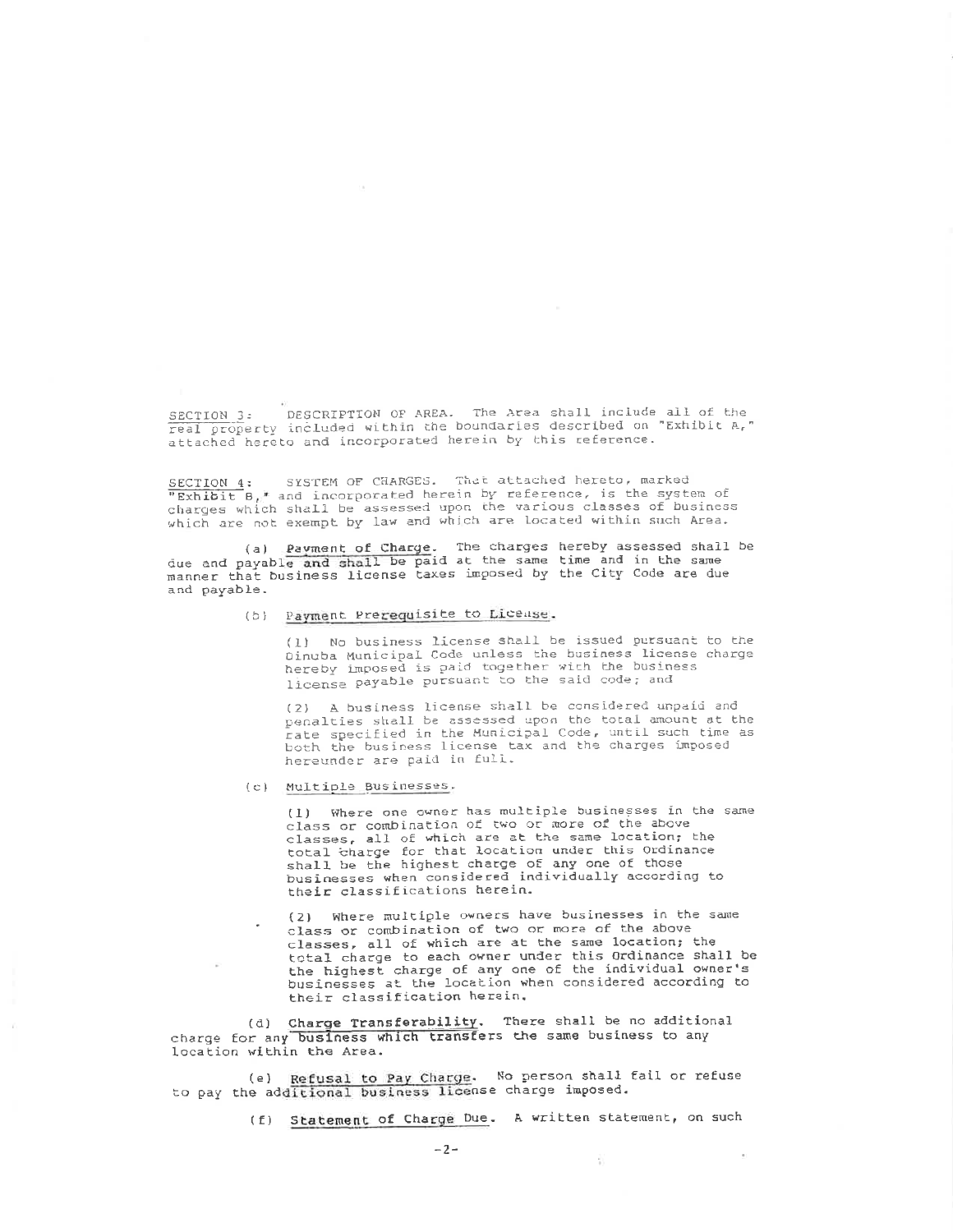forms as may be required or furnished by the City Manager, shall be filed when the charges are paid.

VOLUNTARY CONTRIBUTION. Any business which is exempt SECTION 5: from the payment of a business license tax by reason of the provision of the Constitution of the United States or the State of California, or by business class exemption as designated in (a) above, may make voluntary contributions to said Area for the purposes provided in this Ordinance.

SECTION 6: USE OF REVENUES. Uses of revenues derived from charges imposed pursuant to this Ordinance shall be limited to the following:

(a) Decoration of any public place in the Area;

(b) Promotion of public events which are to take place on or in the Area;

(c) Furnishing of music in any public place in the Area; and

(d) The general promotion of business activities in the Area.

SECTION 7: FUND. There is created a special fund designaced<br>"Downtown Dinuba Business Improvement Area Fund" into which all FUND. There is created a special fund designated as revenues derived from charges and contributions under this Ordinance shall be placed and such funds shall be used only for the purposes specified in this Ordinance.

EXPENDITURES. The City Council shall annually approve a SECTION 8: budget to include an estimate of expenditures to be made from the Downtown Dinuba Business Improvement Area Fund to carry out the purposes of this Ordinance.

SECTION 9: EFFECTIVE DATE. The charges imposed by this Ordinance shall be due and payable immediately upon the effective date of this Ordinance upon all business license taxes levied thirty (30) days after adoption of this Ordinance and each day thereafter.

SECTION 10: If any action, sentence, clause or phrase of this ordinance is, for any reason, held by a court of competent jurisdiction to be invalid, such decision shall not affect the validity of the remaining portions of this Ordinance. The City Council of the City of Dinuba hereby declares that it would have passed and does hereby pass this section and sentence, section, clause and phrase hereof, irrespective of the fact that any one or more sections, sentences, clauses, or phrases be declared invalid or unconstitutional.

 $\tau_{\rm c}$   $z_{\rm s}$ 

 $-3-$ 

 $\sim$ 

 $\alpha$ 

 $\mathcal{L}^{\prime}$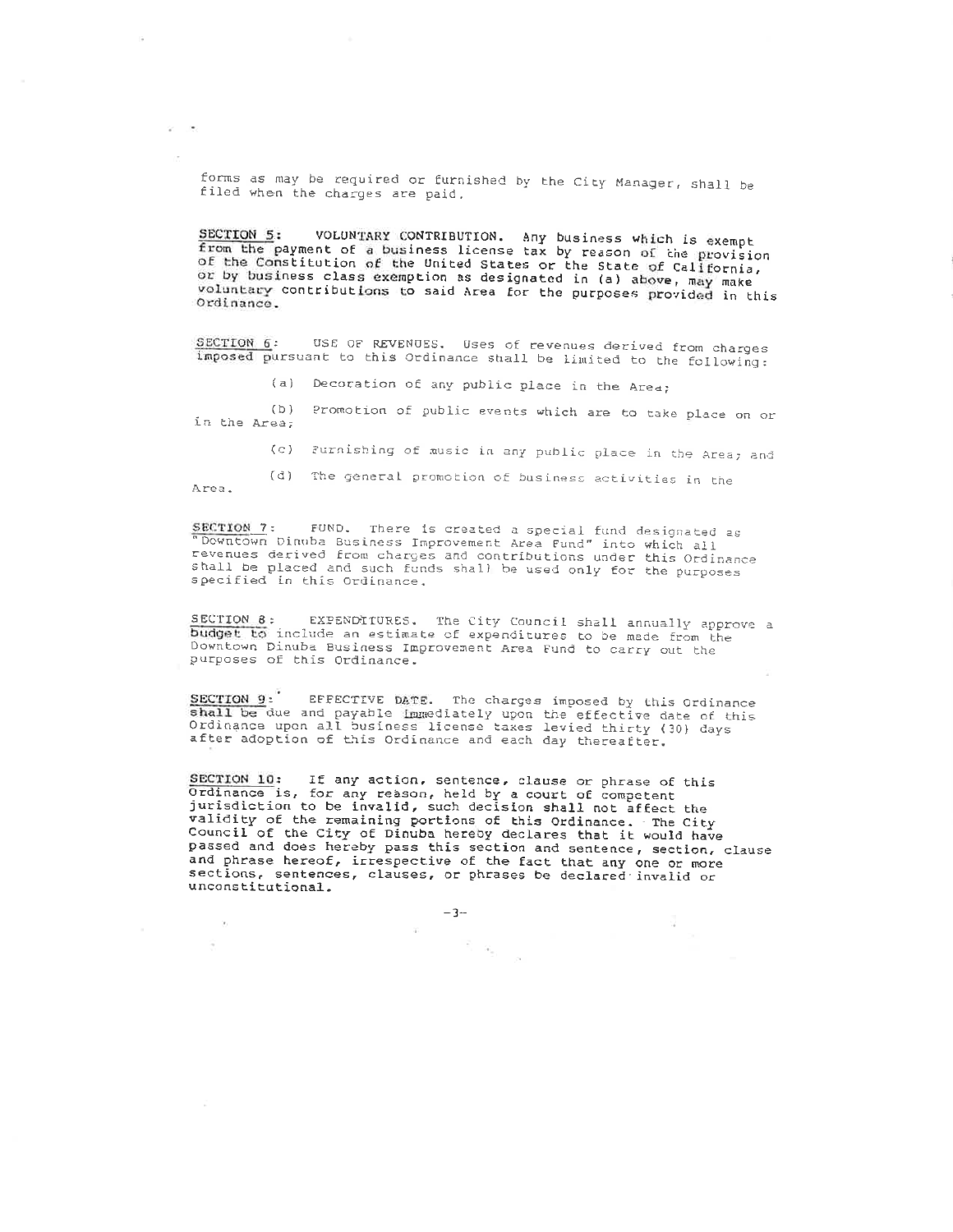SECTION 11: That the City Clerk shall certify to the adoption of<br>this Ordinance and cause the same to be published in the manner prescribed by law.

Passed and adopted by the City of Dinuba, this 25th day of

Febraury  $-1986$ 

AYES: Lankford, Olvera, Comway, Millard Gomez

NOES:

ABSENT:

lera BARBRA LANKFORD, MAYOR

ATTEST:

NOBLE SHAW, CITY CLERK

ié.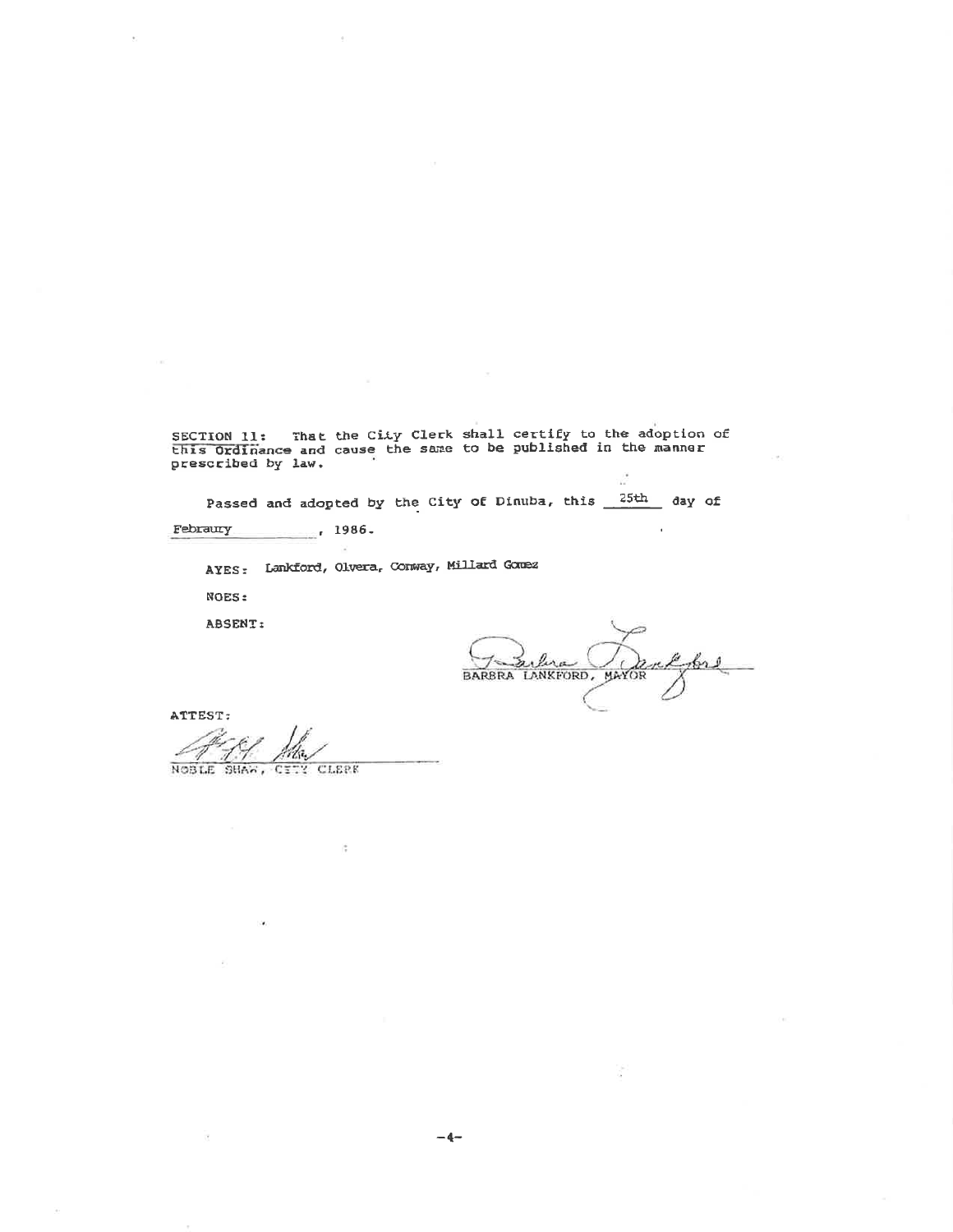### EXHIBIT A

#### LEGAL DESCRIPTION"

#### CITY OF DINUBA BUSINESS IMPROVEMENT AREA

THAT CERTAIN PROPERTY IN THE CITY OF DINUBA,  $AP$   $I$ COUNTY OF TULARE, STATE OF CALIFORNIA DESCRIBED AS FOLLOWS:

#### ZONE 1

Commencing at the intersection of the centerline of Alta Ayenue. said centerline also being the West line of Section 17, Township<br>16 South, Range 24 East, Mount Diablo Base and Meridian, with the centerline of Tulare Street, 80 feet wide, as shown on the map of<br>the Town of Dinuba, recorded in Volume 3 of Maps, page 15, Tulare County Records; thence Northeasterly, along said centerline of<br>Tulare Street, 1,503.80 feet to the centerline of M Street, 80 Tulare Street, 1,503.80 feet to the centerline of M Street, 80<br>feet wide, and the TRUE POINT OF BEGINNING; thence Northwesterly, along the centerline of said M Street, 960 feet, more of less, to<br>the centerline of Merced Street, 960 feet, more of less, to Northeasterly, along said centerline of Merced Street, 1,200<br>feet, more or less, to the centerline of J Street, 80 feet wide; The contrasterly, along the centerine or J street, so reet wide;<br>thence Southeasterly, along the centerline of Said J Street,<br>1,440 feet, more of less, to the centerline of Kern Street, 80<br>feet wide; thence Southwesterly,

### ZONE 2

Commencing at the intersection of the centerline of Alta Avenue, said centerline also being the West line of Section 17, Township 16 South, Range 24 East, Mount Diablo Base and Merdian, with the centerline of Tulare Street, 80 feet wide, as shown on the map of<br>the Town of Dinuba, recorded in Volume 3 of Maps, page 15, Tulare County Records; thence Northeasterly, along said centerline of<br>Tulare Street, 2,703.80 feet, more or less, to the centerline of<br>J Street, 80 feet wide, and the TRUE POINT OF BEGINNING; thence Northwesterly, along said centerline of J Street, 480 feet, more or less, to the centerline of Fresno Street, 80 feet wide; thence Northeasterly, along said centerline of Fresno bersee, www.com.<br>Northeasterly, along said centerline of H Street, B0 feet wide; thence<br>Southeasterly, along said centerline of H Street and its<br>Southeasterly, along said cent Southeasterly prolongation, 584.50 feet, more of less, to the<br>centerline of College Ave, 40 feet wide, said centerline of<br>College Avenue also being the East line of the West half of said Section 17, thence South, along said centerline of College<br>Avenue, 503 feet, more of less, to the Northeasterly prolongation of the centerline of Kern Street, 80 feet wide;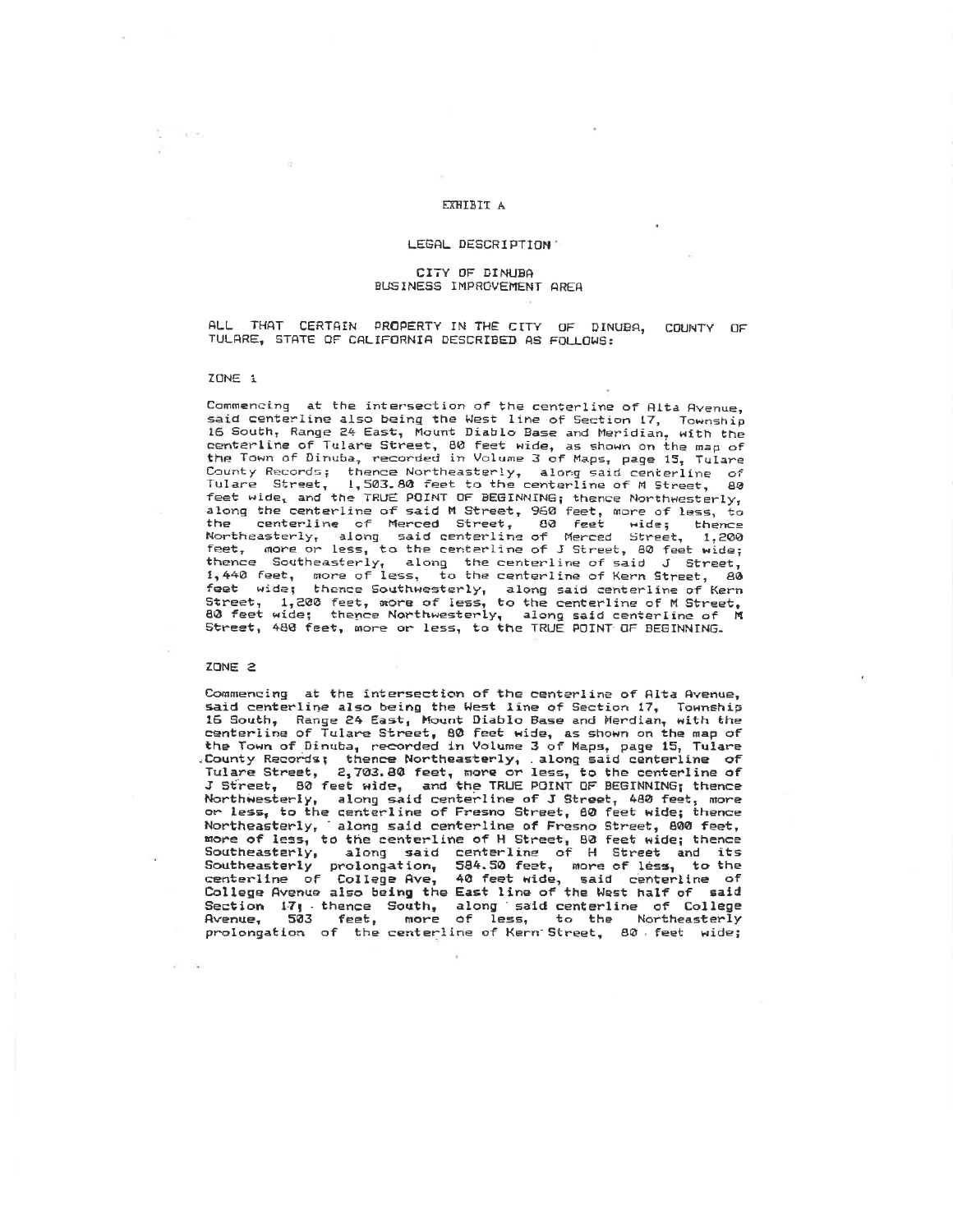thence Southwesterly, along said prolongation and the said<br>centerline of Kern Street, 457.7 feet, more or less, to the<br>centerline of J Street, 80 feet wide; thence Southeasterly, along<br>said centerline of J Street, 480 feet Northeasterly, along said centerline of Kern Street, 1,200 feet, Northwesterly, along said centerline of J Street, 480 feet, more<br>or less, to the TRUE POINT OF BEGINNING.

×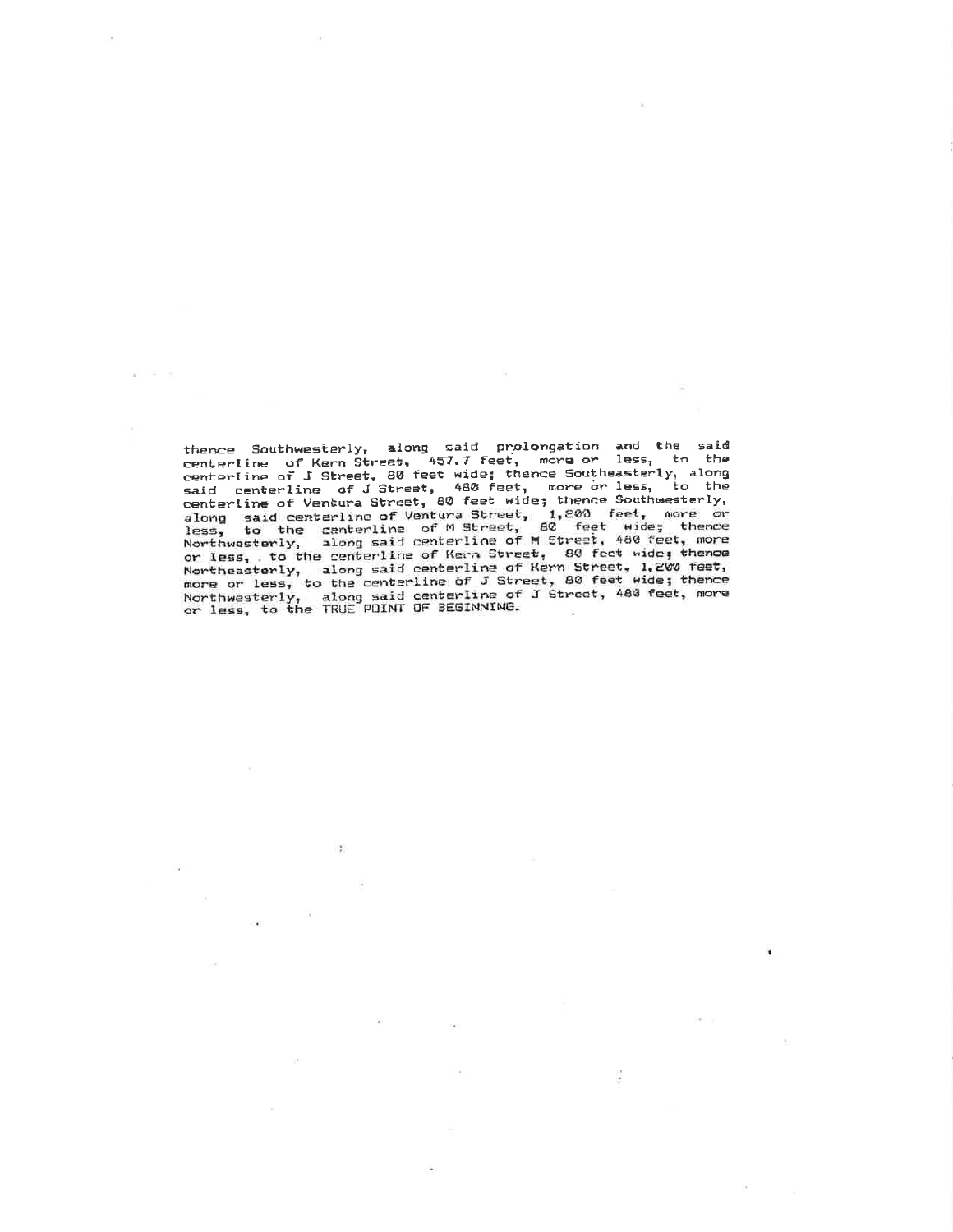### EXRIBIT "B"

### PROPOSED SYSTEM OF CHARGES

 $\mathcal{L}$ 

d.

- 1. <u>Zone 1</u> Susinesses located withing the boundaries of the proposed business improvement area designated as Zone 1 shall pay an amount equal to 100% of their annual business license fee up to  $$300$ .
- 2. Zone  $2$  Businesses located within the boundaries of the proposed business improvement area designated as Zone 2 shall pay an amount equal to  $75\frac{2}{3}$  of their annual business license fee up to  $5200$ .